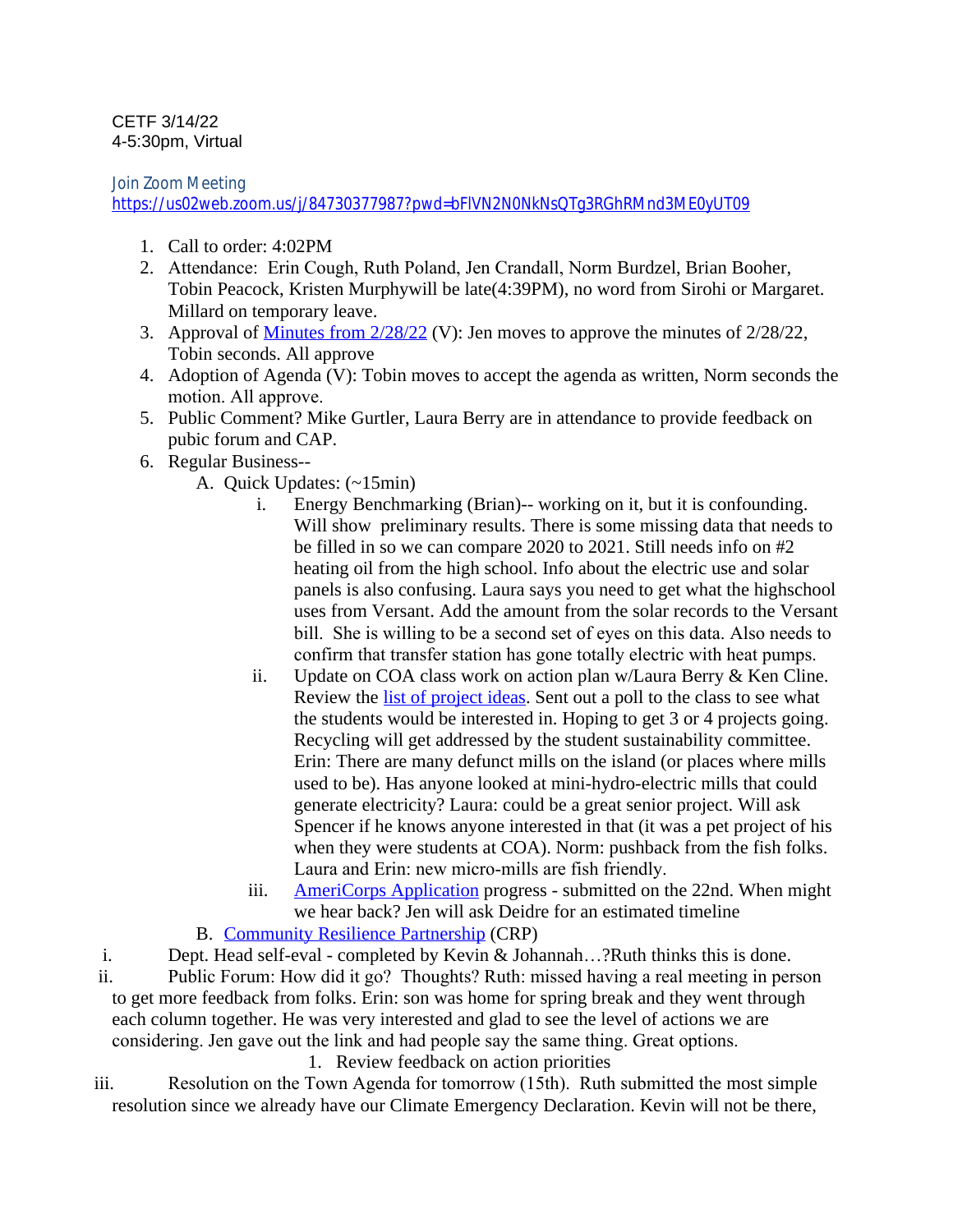but the resolution is on the agenda. Ruth will add the top actions from the list. The Town Council will have to vote on this so we can apply for the State funding. Erin will explain this to the Town Council.

iv. Grant update…due the 22nd…review what ACTT has put together–this round will focus on EV infrastructure. For the next grant round, Ruth is investigating battery packs for the high school which would help us reduce our peak use. This would also reduce our cost from Versant. Brian: that is happening at the public works station. Norm: there are lots of variables to consider. You lose 20% of the power when you take the energy in and out of the batteries. Mike: was told by a sundog solar rep that a residential person could not install a Tesla battery pack unless they had solar panels. Brian: it is different for businesses since they have variable rates that change with the demand.

 $C.$   $CAPv.2$ 

i. Feedback for Laura, etc. Mike: participated in the presentation and thought it was informative. Took that info back to dept mtg. Number of things that overlap with their own priorities. 1. Discussion of the stretch codes. State of Maine moved to the 2015 building codes. At the end of this year we need to go to the 2021 codes (stretch). So in the works already so it doesn't make sense to go through the process for adopting it because the State will adopt it which means the Town will have to adopt it. It is quite an impact to the trades and they had a hard time meeting compliance with the codes with the last upgrade. If we wait for the State, they offer online training opportunities to help contractors understand the impact of the codes. This time the jump to 2021 codes will not be as big as the last one. EV ready building practices will be part of those codes. Ruth: my impression was that even the 2021 codes had some stretch options. Laura: Good to hear from Mike. Hadn't heard that the State was going to adopt the 2021 codes. There are appendices to those codes with stretch options. It might be worthwhile for us to discuss if we want to adopt those, but it makes sense to wait for the State. Mike: do we know if the State is planning on adopting the appendices? Laura: because they are listed as voluntary I assumed that they would be by the State as well. Mike: there are some codes that would apply to renovations as well. —Also noticed in the CAP a reference to a townwide transportation study? Laura: we would like that to happen. Mike: it would be useful to do it as part of the comprehensive plan. But they are not going to generate a draft pan until 2023. This would be a good time to share any ideas with the comp plan committee. Also some public hearings scheduled before the fall that we could participate in. Land Use Ordinance changes happen in 3 ways: Council can initiate the process, Planning Board can initiate the process or citizens initiative. None of these options is more expeditious than another. All are lengthy: 6 months at least. Michelle would be willing to sit down with our group to help facilitate any changes we wanted to recommend. Housing density has also come up to be addressed in the last few years, for boarding houses, large parcel development with offsets for affordability and the planning board is going to review that. Bonus dwelling unit—regardless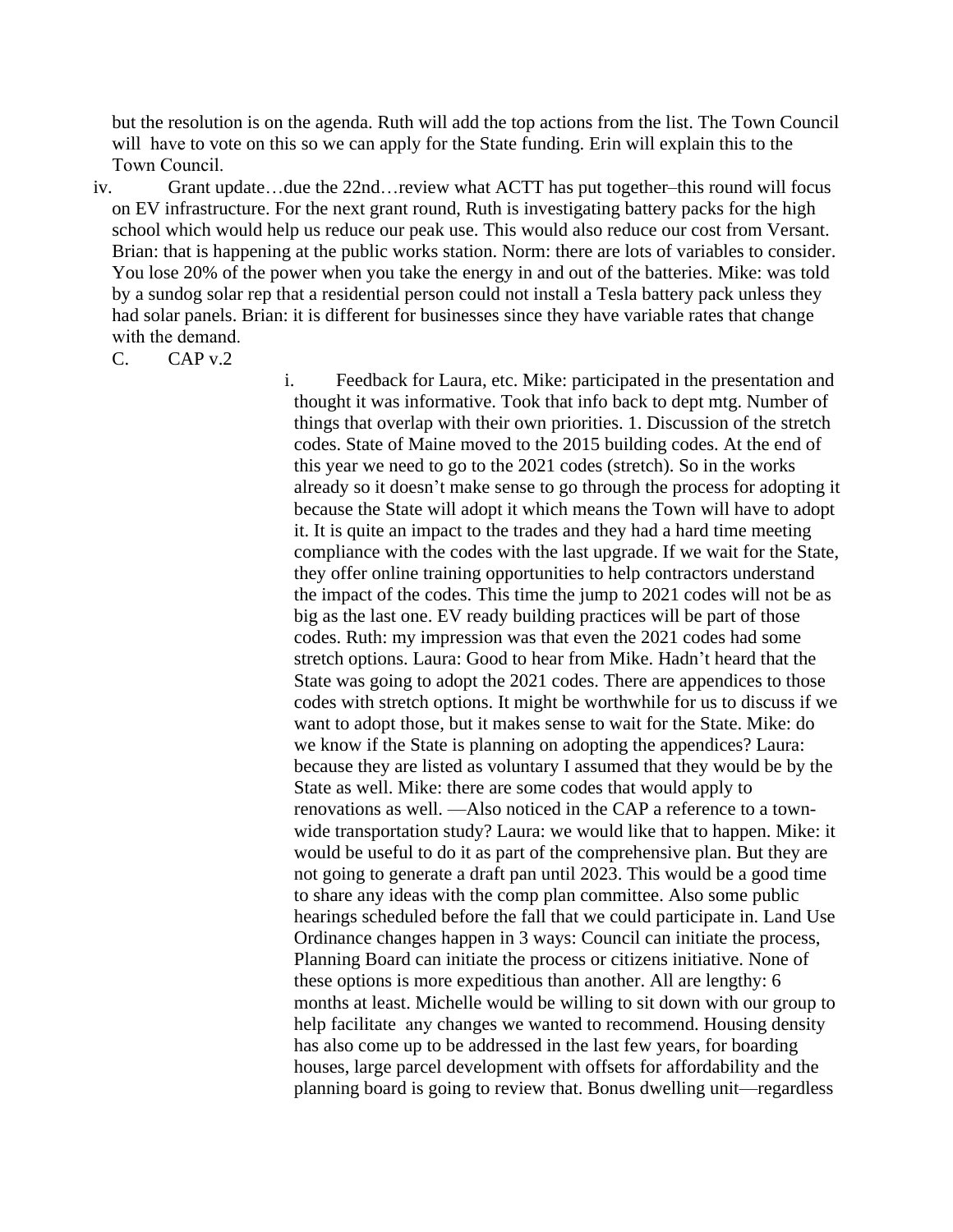of minimum lot size it would allow for another dwelling on the property. Also beneficial in more rural districts which normally have large lot size minimums. Anytime we discuss anything having to do with planning or codes, or even if we need feedback from a town dept, Mike is willing to attend. Laura: anytime you mess with LUO it has wide-reaching impacts that we want to keep those in mind and keep our recommendations holistic so there are no unintended impacts. We should put together a collection of changes or even a vision rather than a lot of individual changes. Mike: working with the planning board would help make changes more smoothly. Also the general public doesn't really know what the task force is doing. Getting yourselves out there and making the meetings more public would be helpful. New apartments by the Lab are very green and energy efficient and will help with housing crunch. Tobin: is it written anywhere when we will be adopting the new codes? Mike: we don't know exactly when the State will make that change. Probably before the end of the year. When I know I will post them and send the info to contractors on an email list. Ruth: hopefully we will have a staff person (SC) soon who can help implement some of the changes and get ahead of the changes for PR.

ii. Develop a timeline to bring to council? Ruth: who should we solicit feedback from? Should we send ambassadors to each department? What other steps do we want to take? Laura: it is the right time to talk about getting feedback beyond the task force. There is still some language tweaking that should happen esp around land use and housing issues. There are some processes that will overlap with things that are already happening in the town. We make recommendations to the Town but we want different groups to provide feedback like the comp plan group. Norm: if we can all have our comments to Laura by next week and then from there get it out to all the town dept and manager and public even. Jen: what do we want to do if another group is already doing something on our list? Do we want to leave those things on the plan? Norm: yes, we can change the plan to say we will support that effort instead of saying we will do that effort. Laura: yes the language in the plan should include anything we think is important to be done, even if it is already in process. Erin: as people come and go and committees change it is good to have a history of what is being done.For instance there was a transportation study done 7 years ago. It is good to have that documented and then compare to a new study.

Mike: flood resistant study has been done and was initiated by Michelle Gagnon. All key staff were involved in that. Can get a copy to anyone who wants one. Erin and Laura say yes please! Ruth: want to include the gantt chart in the CAP…. see link below.

- iii. Current CAP Actions Timeline
	- iv. Review the [Gantt Chart from CAP v.1](https://docs.google.com/spreadsheets/d/1sOLvIAKtnyH2YevFbV1zKGxLTxLfgbM8uP5UIRp0RZw/edit?usp=sharing) Any thing that has been [started or is in the works can be documented on here. It is a nice way to](https://docs.google.com/spreadsheets/d/1sOLvIAKtnyH2YevFbV1zKGxLTxLfgbM8uP5UIRp0RZw/edit?usp=sharing)  [see it all in one place and get a sense of how quickly some of this will](https://docs.google.com/spreadsheets/d/1sOLvIAKtnyH2YevFbV1zKGxLTxLfgbM8uP5UIRp0RZw/edit?usp=sharing)